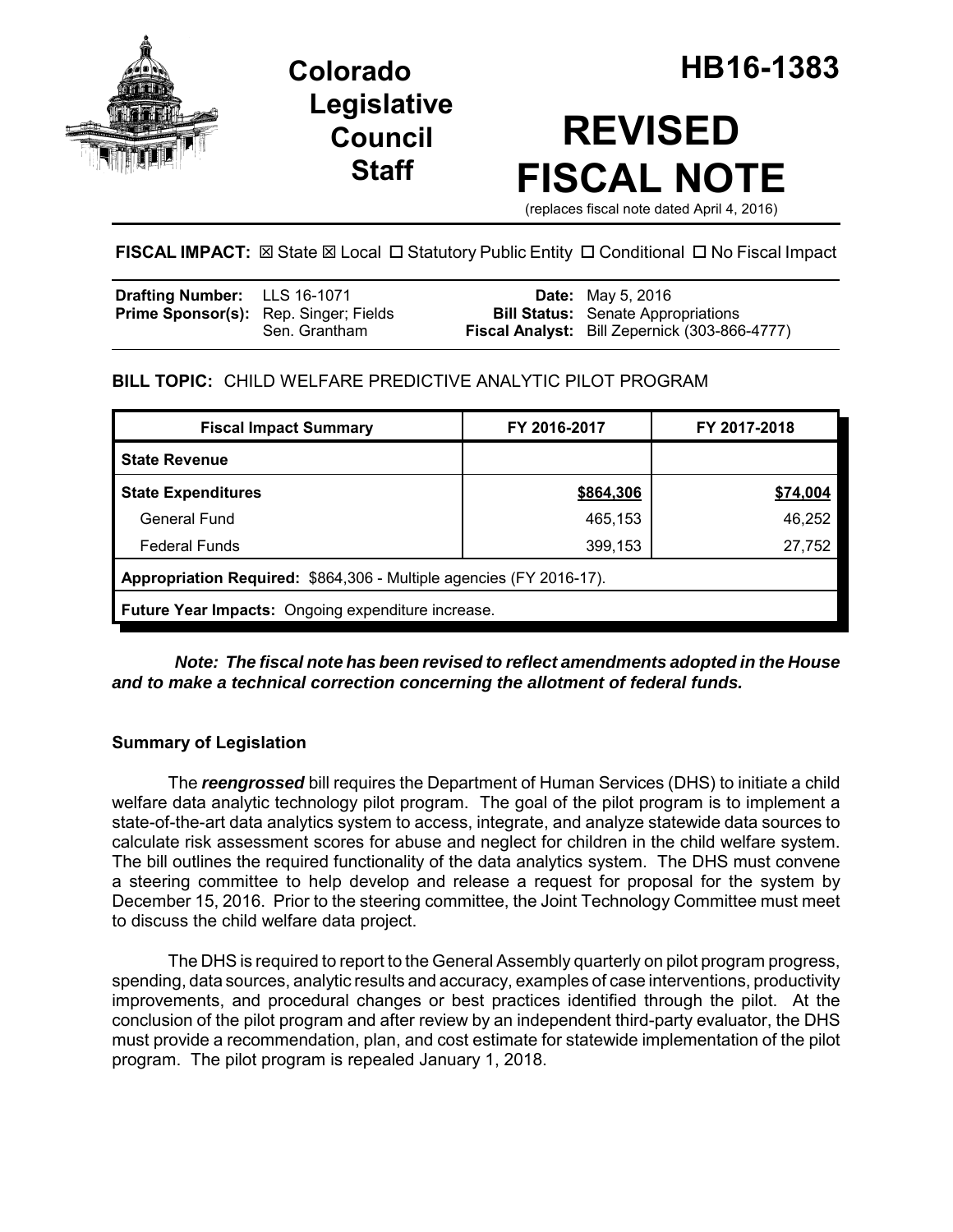May 5, 2016

#### **State Expenditures**

The bill increases costs in the DHS by **\$864,306 in FY 2016-17 and \$74,004 in FY 2017-18.** These costs, paid with General Fund and federal funds, are summarized in Table 1 and discussed below. Costs will continue in FY 2018-19 and beyond if the data analytics system continues operating after the repeal of the pilot program, and additional costs could be incurred to implement enhancements and expand access to the system if the program shifts from a limited pilot program to a statewide program.

| Table 1. Expenditures Under HB 16-1383      |                    |                  |  |  |  |
|---------------------------------------------|--------------------|------------------|--|--|--|
| <b>Cost Components</b>                      | FY 2016-17         | FY 2017-18       |  |  |  |
| <b>Information Technology Costs</b>         | \$764,306          | \$74,004         |  |  |  |
| <b>System Planning Vendor</b>               | 100,000            |                  |  |  |  |
| <b>TOTAL</b>                                | \$864,306          | \$74,004         |  |  |  |
| <b>General Fund</b><br><b>Federal Funds</b> | 465,153<br>399,153 | 46,252<br>27,752 |  |  |  |

*Information technology costs.* Costs in FY 2016-17 to create the data analytics system are estimated at \$764,306, split evenly between General Fund and federal funds. The work for this project will be managed by the Office of Information Technology and paid for with reappropriated funds from the DHS. Costs in FY 2016-17 include \$238,298 for contract programmers, \$144,000 for hardware expenses, and \$382,008 for other software and services. Costs in FY 2017-18 will be \$74,004 for software and system maintenance. The fiscal note assumes that this data analytics system will operate as a stand-alone tool in the child welfare data system (TRAILS). Given that the system is operating as part of a pilot program, it is assumed that a limited number of counties will have access to the system and that integration with other state data systems may be limited. Given the need for federal approval to use federal funds for the project and the planning requirements to design the system, it is assumed that work will not start until the second half of FY 2016-17 at the earliest.

*System planning vendor.* The DHS will have costs of \$100,000 in FY 2016-17 to contract with a vendor to lead the system planning and needs assessment process. These costs will be paid with General Fund and federal funds. It is assumed the vendor will be in place by September 2016. It is estimated that this cost will be paid with 83 percent General Fund and 17 percent federal funds.

*Future costs.* If the system continues operating after the repeal of the pilot project, ongoing system maintenance and software costs will continue in FY 2018-19 and beyond. In addition, further costs may be incurred to add system functionality, expand access to all counties, and improve interoperability with other state data systems if the pilot project is expanded statewide. It is assumed that funding for these potential costs will be requested through the annual budget process after the outcomes of the pilot project and recommendations for statewide expansion are known.

*Other agency costs.* If additional system integration or data sharing is required with other data systems not contemplated in this fiscal note, such as with those operated by the Judicial Department, law enforcement agencies, other units of government, or private sector data sources, then additional costs will be incurred. Exact costs will depend on the nature of the system